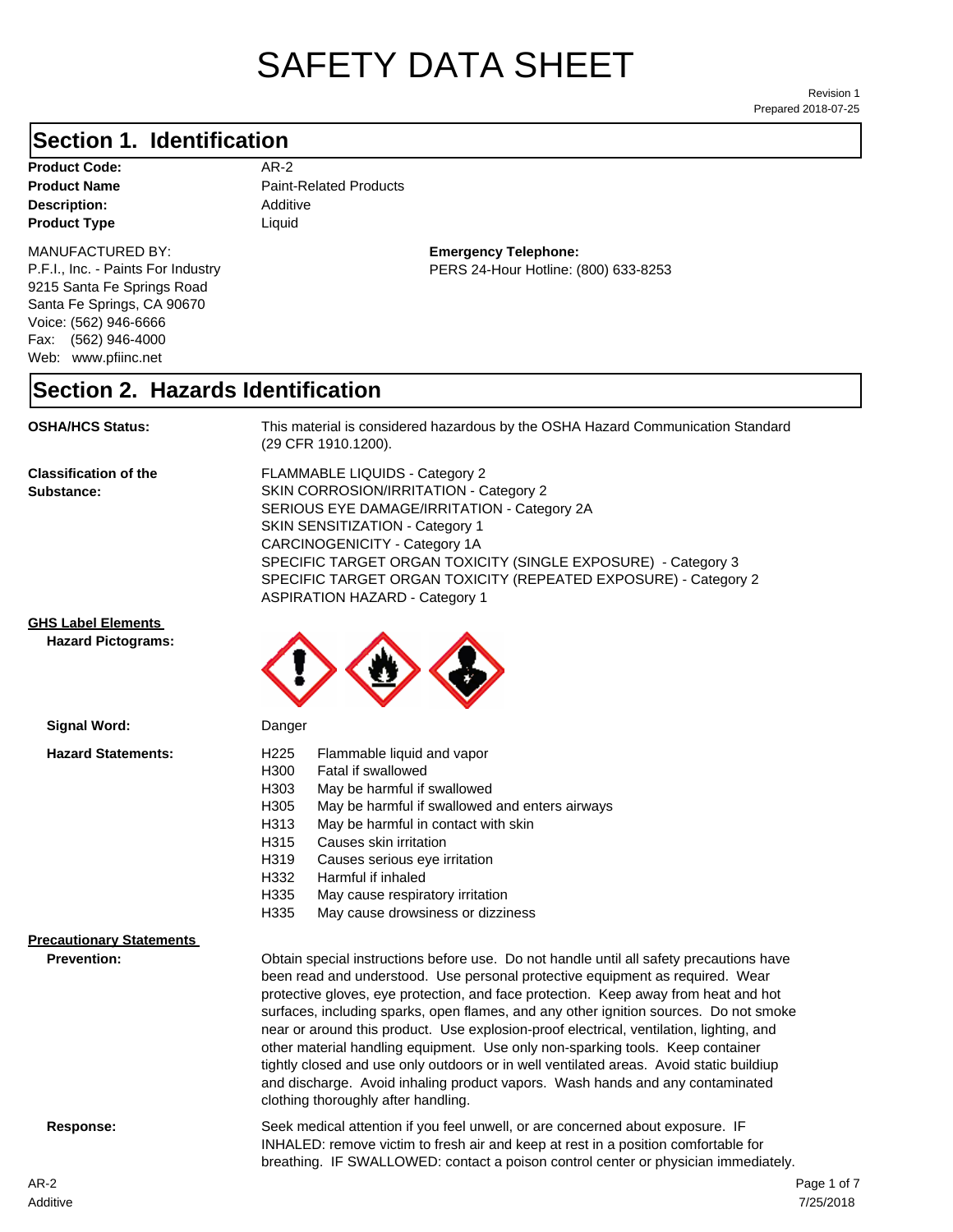|                                             | Do not induce vomiting. IN CASE OF SKIN OR HAIR CONTACT: remove all<br>contaminated clothing, and wash skin with soap and water. If irritation or rash occurs,<br>get medical attention. IF IN EYES: rinse with copious amounts of water for several<br>minutes. Remove contact lenses, if present and easy to do so. If eye irritation persists,<br>seek medical attention.                                                                                                                                                                                                                                                                                                                                                                                                                                                                                                                                                                                                                                             |
|---------------------------------------------|--------------------------------------------------------------------------------------------------------------------------------------------------------------------------------------------------------------------------------------------------------------------------------------------------------------------------------------------------------------------------------------------------------------------------------------------------------------------------------------------------------------------------------------------------------------------------------------------------------------------------------------------------------------------------------------------------------------------------------------------------------------------------------------------------------------------------------------------------------------------------------------------------------------------------------------------------------------------------------------------------------------------------|
| <b>Storage &amp; Disposal:</b>              | Store in a locked and secure environment. Store in a cool, well ventilated area away<br>from direct sunlight and heat. Dispose of contents and container in accordance with all<br>local, regional, state, and federal regulations.                                                                                                                                                                                                                                                                                                                                                                                                                                                                                                                                                                                                                                                                                                                                                                                      |
| <b>Supplemental Label</b><br>Elements:      | Ensure adequate ventilation at all times when using this product and when sanding the<br>dried film. Wear an appropriate, NIOSH approved particulate respirator. Follow all<br>respirator manufacturer's directions for proper use. Abrading or sanding this product's<br>dried film may release crystalline silica which has been shown to cause lung damage<br>and may cause cancer following long term exposure. Rags, sandpaper, steel wool,<br>and other abrading materials or waste containing this product may spontaneously<br>combust when improperly disposed of. Product contains solvents which can cause<br>permanent brain and nervous system damage. Intentional misuse by concentrating<br>and inhaling the contents of this product can be harmful or fatal. Do not transfer<br>contents to another container.<br>PROPOSITION 65 WARNING: this product contains chemicals known to the State of<br>California to cause cancer and birth defects or other reproductive harm.<br>FOR INDUSTRIAL USE ONLY. |
| <b>Hazards not otherwise</b><br>classified: | None known.                                                                                                                                                                                                                                                                                                                                                                                                                                                                                                                                                                                                                                                                                                                                                                                                                                                                                                                                                                                                              |

# **Section 3. Composition/Information on Ingredients**

#### Chemical Name / CAS No

Isopropanol 67-63-0 50 to 60% Vapor Pressure: 6.052 kPa

# **Section 4. First Aid Measures**

| <b>Description of First Aid Measures</b> |                                                                                                                                                                                                                                                                                                                                                                                                                                                                                                                                                                                                                                                                                                                                                                                                                                       |
|------------------------------------------|---------------------------------------------------------------------------------------------------------------------------------------------------------------------------------------------------------------------------------------------------------------------------------------------------------------------------------------------------------------------------------------------------------------------------------------------------------------------------------------------------------------------------------------------------------------------------------------------------------------------------------------------------------------------------------------------------------------------------------------------------------------------------------------------------------------------------------------|
| <b>Eve Contact:</b>                      | Immediately flush eyes with copious amounts of water. Remove any contact lenses.<br>Rinse for at least 10 minutes. Get medical attention.                                                                                                                                                                                                                                                                                                                                                                                                                                                                                                                                                                                                                                                                                             |
| Inhalation:                              | Remove victim to fresh air and maintain in a rest position comfortable for breathing. If<br>fumes are still present, all rescuers should wear appropriate respirators. If victim<br>exhibits irregular breathing, trained personnel should provide artificial respiration or<br>oxygen. Mouth-to-mouth resuscitation may be dangerous. If necessary, contact a<br>poison control center or physician immediately. If victim is unconscious, place in a<br>recovery position and seek medical help immediately. Maintain an open airway for the<br>victim.                                                                                                                                                                                                                                                                             |
| <b>Skin Contact:</b>                     | Wash affected areas with soap and water. Remove contaminated clothing and shoes.<br>Continue to rinse the affected area for at least ten minutes. Get medical attention if<br>discomfort continues. Avoid further exposure in the event of any symptoms or<br>complaints.                                                                                                                                                                                                                                                                                                                                                                                                                                                                                                                                                             |
| Ingestion:                               | If product is ingested, contact a poison control center or a physician immediately. Do<br>not induce vomitting. Rinse mouth with water and remove dentures, if any. Remove<br>victim to fresh air and keep at rest in a comfortable position to facilitate breathing. If<br>the victim is conscious and the product has been swallowed, provide small quantities of<br>water to drink. Cease if the victim feels sick, as vomitting may be dangerous.<br>Aspiration hazard if swallowed. This product can enter the lungs and cause damage.<br>If vomitting occurs, the head should be kept low so that vomit does not enter the lungs.<br>Never administer anything by mouth to an unconscious person. If unconscious, place<br>in a recovery position while medical attention is sought. Maintain an open airway for<br>the victim. |
| <b>Potential Acute Health Effects</b>    |                                                                                                                                                                                                                                                                                                                                                                                                                                                                                                                                                                                                                                                                                                                                                                                                                                       |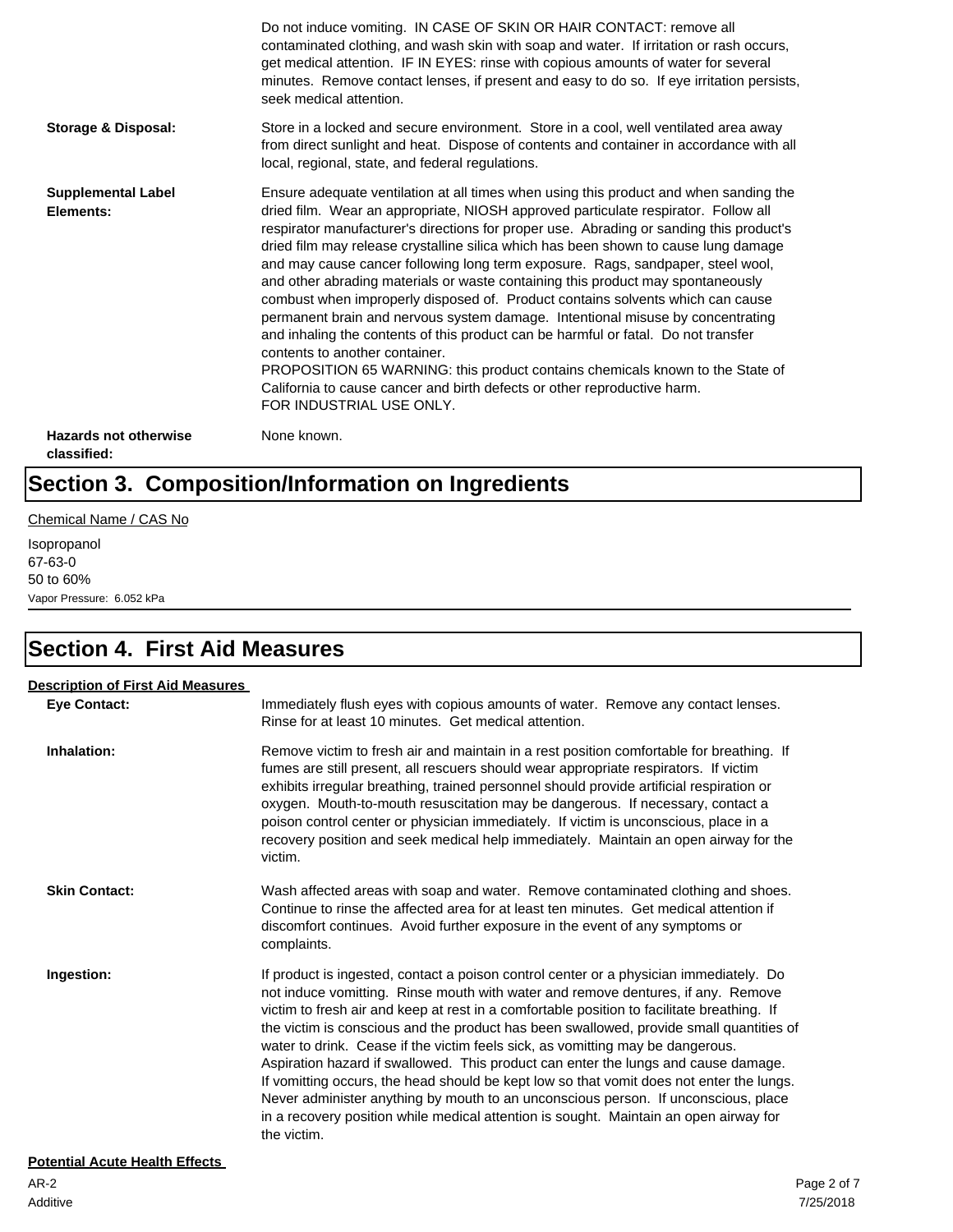| <b>Eve Contact:</b>                                 | Causes serious eye irritation.                                                                                                                                                                                                                                                                                                                               |
|-----------------------------------------------------|--------------------------------------------------------------------------------------------------------------------------------------------------------------------------------------------------------------------------------------------------------------------------------------------------------------------------------------------------------------|
| Inhalation:                                         | Can cause central nervous system depression. May cause drowsiness and dizziness<br>as well as respiratory irritation.                                                                                                                                                                                                                                        |
| <b>Skin Contact:</b>                                | Causes skin irritation. May cause an allergic skin reaction.                                                                                                                                                                                                                                                                                                 |
| Ingestion:                                          | Can cause central nervous system depression. May be fatal if swallowed and allowed<br>to enter airways. Irritating to mouth, throat and stomach.                                                                                                                                                                                                             |
| <b>Over-Exposure Signs &amp; Symptoms</b>           |                                                                                                                                                                                                                                                                                                                                                              |
| <b>Eve Contact:</b>                                 | Adverse symptoms may include: pain or irritation, watering, redness.                                                                                                                                                                                                                                                                                         |
| Inhalation:                                         | Adverse symptoms may include: respiratory tract irritation, coughing, nausea or<br>vomiting, headache, drowsiness or fatigue, dizziness or vertigo, unconsciousness.                                                                                                                                                                                         |
| <b>Skin Contact:</b>                                | Adverse symptoms may include: irritation, redness.                                                                                                                                                                                                                                                                                                           |
| Ingestion:                                          | Adverse symptoms may include: nausea, vomiting.                                                                                                                                                                                                                                                                                                              |
|                                                     | Indication of immediate medical attention and special treatment needed                                                                                                                                                                                                                                                                                       |
| <b>Notes to Physician:</b>                          | Treat symptomatically. Contact poison treatment specialists if large quantities have<br>been ingested or inhaled.                                                                                                                                                                                                                                            |
| <b>Specific Treatments:</b>                         | None specified.                                                                                                                                                                                                                                                                                                                                              |
| <b>Protection of First Aid</b><br><b>Providers:</b> | No action should be taken involving any personal risk or without proper training. If<br>fumes are still present, rescuers should wear appropriate respirators or a self<br>contained breathing apparatus. Mouth-to-mouth resuscitation may be dangerous for<br>the first aid provider. Wash all contaminated clothing with soap and water before<br>removal. |

# **Section 5. Fire Fighting Measures**

| <b>Extinguishing Media</b>                        |                                                                                                                                                                                                                                                                                                                                                                                                                   |
|---------------------------------------------------|-------------------------------------------------------------------------------------------------------------------------------------------------------------------------------------------------------------------------------------------------------------------------------------------------------------------------------------------------------------------------------------------------------------------|
| <b>Suitable Media:</b>                            | Dry chemical, CO2, water spray (fog), foam, dry sand.                                                                                                                                                                                                                                                                                                                                                             |
| Unsuitable Media:                                 | Do not use water jet.                                                                                                                                                                                                                                                                                                                                                                                             |
| <b>Specific Hazards:</b>                          | The material contains flammable liquid and vapor. Closed containers may explode<br>when exposed to extreme heat as a result of buildup of steam. Vapors may form<br>explosive mixtures with air. Vapors can travel to a source of ignition and flash back.<br>Keep containers tightly closed and isolate from heat, electrical equipment, sparks, and<br>open flames. No unusual fire or explosion hazards noted. |
| <b>Special Firefighting</b><br><b>Procedures:</b> | Water may be used to cool closed containers to prevent pressure buildup and possible<br>autoignition or explosion. Evacuate area and fight fire from safe distance. Containers<br>may explode when heated. Firefighters should wear appropriate protective equipment<br>and self-contained breathing apparatus with a full face-piece operated in positive<br>pressure mode.                                      |

# **Section 6. Accidental Release Measures**

| <b>Environmental Precautions:</b>                        | Avoid dispersal of spilled material and runoff from contacting soil, waterways, drains,<br>and sewers. Inform the relevant authorities if the product has caused environmental<br>pollution.                                                                                                                                                                                                              |  |  |
|----------------------------------------------------------|-----------------------------------------------------------------------------------------------------------------------------------------------------------------------------------------------------------------------------------------------------------------------------------------------------------------------------------------------------------------------------------------------------------|--|--|
| Steps to be Taken if Material<br>is Released or Spilled: | Contain spilled liquid with sand or earth. Do not use combustible materials such as<br>sawdust. Eliminate all ignition sources and use explosion-proof equipment. Place<br>material in a container and dispose of according to local, regional, state, and federal<br>regulations. Ventilate area and remove product with inert absorbent and non-sparking<br>tools. Do not incinerate closed containers. |  |  |
| <b>Small Spills:</b>                                     | Stop leak if doing so can be done without risk. Remove containers from spill area.<br>Use non-sparking tools. Dilute with water and mop up if water-soluble. If not<br>water-soluble, absorb with inert dry material and place in appropriate waste container.<br>Dispose of via a licensed waste disposal contractor.                                                                                    |  |  |
| Large Spills:                                            | Stop leak if doing so can be done without risk. Remove containers from spill area.<br>Use non-sparking tools. Approach the release from upwind. Prevent entry into<br>sewers, waterways, basements, or confined areas. Wash spillages into an effluent                                                                                                                                                    |  |  |
| $\sim$ $\sim$                                            |                                                                                                                                                                                                                                                                                                                                                                                                           |  |  |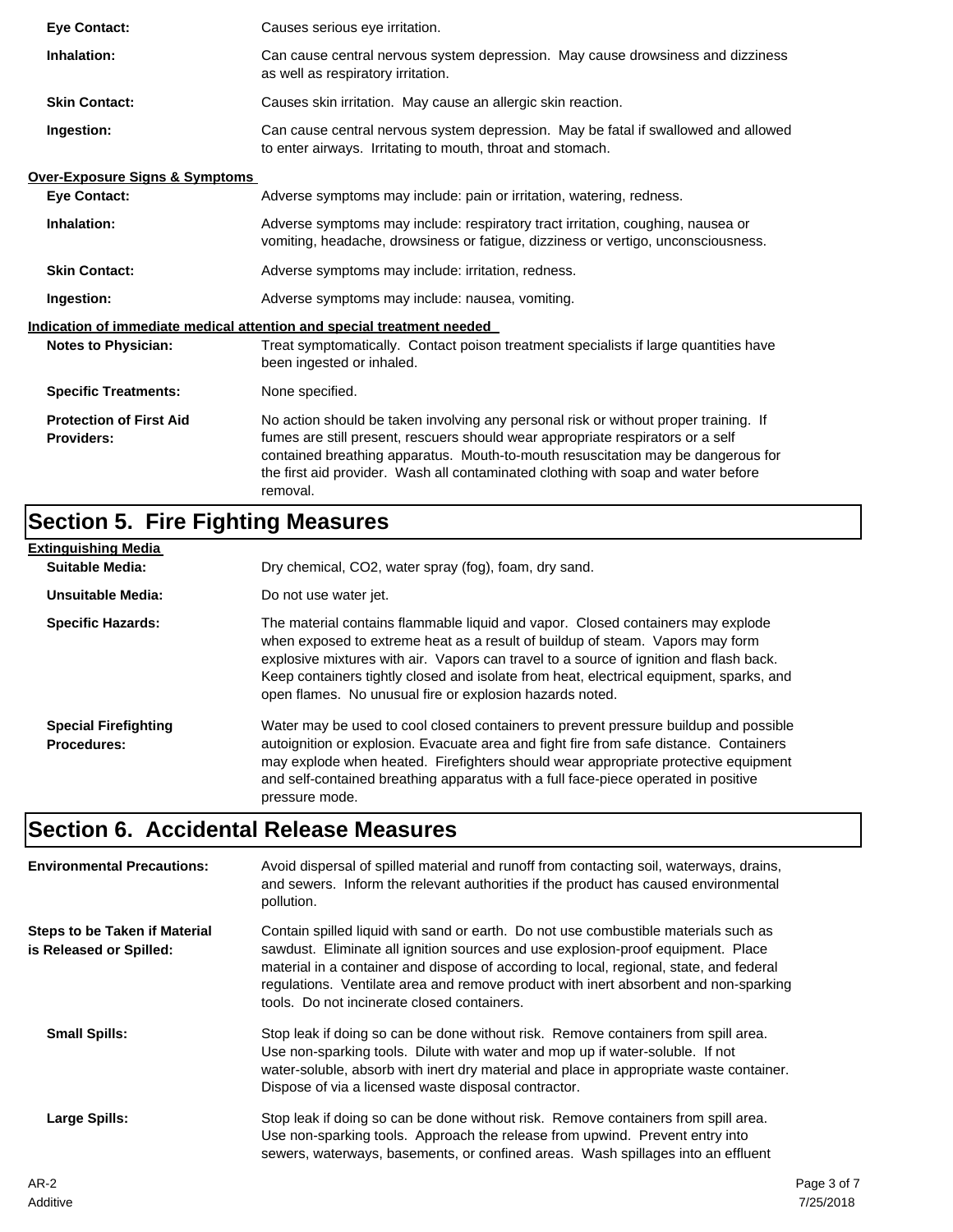treatment plant or proceed as follows: contain and collect spillage with inert absorbent materials and place in a container for disposal according to local regulations. Dispose of via a licensed waste disposal contractor. See Section 1 for emergency contact information and Section 13 for waste disposal.

# **Section 7. Handling and Storage**

|          | or mist. Avoid contact with eyes, skin, and clothing.                                                                                                                                                                                                                                                                                                                                 |
|----------|---------------------------------------------------------------------------------------------------------------------------------------------------------------------------------------------------------------------------------------------------------------------------------------------------------------------------------------------------------------------------------------|
| Storage: | Store in a dry, cool, well ventilated place. Keep container tightly closed while not in<br>use. Isolate from heat, electrical equipment, sparks, and open flame. Do not store<br>above 120 degrees Fahrenheit. Store large quantities in buildings designed and<br>protected for storage of NFPA Class II combustible liquids. Protect from heat,<br>moisture, and foreign materials. |

#### **Section 8. Exposure Controls/Personal Protection**

| Chemical Name / CAS No<br>Isopropanol<br>67-63-0<br>50 to 60%<br>Vapor Pressure: 6.052 kPa | <b>OSHA Exposure Limits</b><br>400 ppm                                                                                                                                                                                                                                                                                                                                                                                                                                                                                                                                                                                                                                                                                                                                                                                | <b>ACGIH Exposure Limits</b><br>200 ppm | <b>Other Exposure Limits</b> |
|--------------------------------------------------------------------------------------------|-----------------------------------------------------------------------------------------------------------------------------------------------------------------------------------------------------------------------------------------------------------------------------------------------------------------------------------------------------------------------------------------------------------------------------------------------------------------------------------------------------------------------------------------------------------------------------------------------------------------------------------------------------------------------------------------------------------------------------------------------------------------------------------------------------------------------|-----------------------------------------|------------------------------|
| <b>Engineering Controls:</b>                                                               | Use process enclosures, local exhaust ventilation, or other engineering controls to<br>keep worker exposure to airborne contaminants below any recommended or statutory<br>limits. The engineering controls also need to keep gas, vapor, or dust concentrations<br>below any lower explosive limits. Use explosion-proof ventilation equipment.                                                                                                                                                                                                                                                                                                                                                                                                                                                                      |                                         |                              |
| <b>Environmental Controls:</b>                                                             | Emissions from ventilation or work process equipment should be checked to ensure<br>they comply with the requirements of environmental protection legislation. In some<br>cases, fume scrubbers, filters, and other engineering modifications to the process<br>equipment may be required to reduce emissions to acceptable levels.                                                                                                                                                                                                                                                                                                                                                                                                                                                                                   |                                         |                              |
| <b>Respiratory Protection:</b>                                                             | Use a properly fitted, air-purifying or air-fed respirator complying with an approved<br>standard if a risk assessment indicates this is necessary. Respiratory protection<br>programs that meet OSHA 1910.134 and ANSI Z88.2 requirements must be followed<br>when workplace conditions warrant a respirator's use. A NIOSH/MSHA approved<br>respirator with an organic vapor cartridge may be permissible under circumstances<br>where airborne concentrations are expected to exceed exposure limits. Protection<br>provided by air purifying respirators is limited. Use a positive pressure, air supplied<br>respirator if there is any potential for an uncontrolled release, exposure levels are not<br>known, or in any circumstances where air purifying respirators may not provide<br>adequate protection. |                                         |                              |
| <b>Skin Protection:</b>                                                                    | Use impervious, chemical resistant gloves to prevent prolonged skin contact and<br>absorption of material through the skin. Nitrile or neoprene gloves may afford<br>adequate protection. Personal protective equipment for the body should be selected<br>based on the task being performed and the risks involved, and should be approved by<br>a specialist before handling this product. Where there is a risk of ignition from static<br>electricity, wear anti-static protective clothing. For best protection, the clothing should<br>include anti-static boots, gloves, and overalls. Appropriate footwear should always be<br>used.                                                                                                                                                                          |                                         |                              |
| <b>Eye Protection:</b>                                                                     | Safety eyewear, such as splash goggles or a full face shield, should be worn at all<br>times to protect against splashes of liquids.                                                                                                                                                                                                                                                                                                                                                                                                                                                                                                                                                                                                                                                                                  |                                         |                              |
| <b>Hygienic Measures:</b>                                                                  | Wash thoroughly with soap and water before eating, drinking, or smoking. Remove<br>contaminated clothing immediately and launder before reuse.                                                                                                                                                                                                                                                                                                                                                                                                                                                                                                                                                                                                                                                                        |                                         |                              |

# **Section 9. Physical and Chemical Properties**

Physical State: Liquid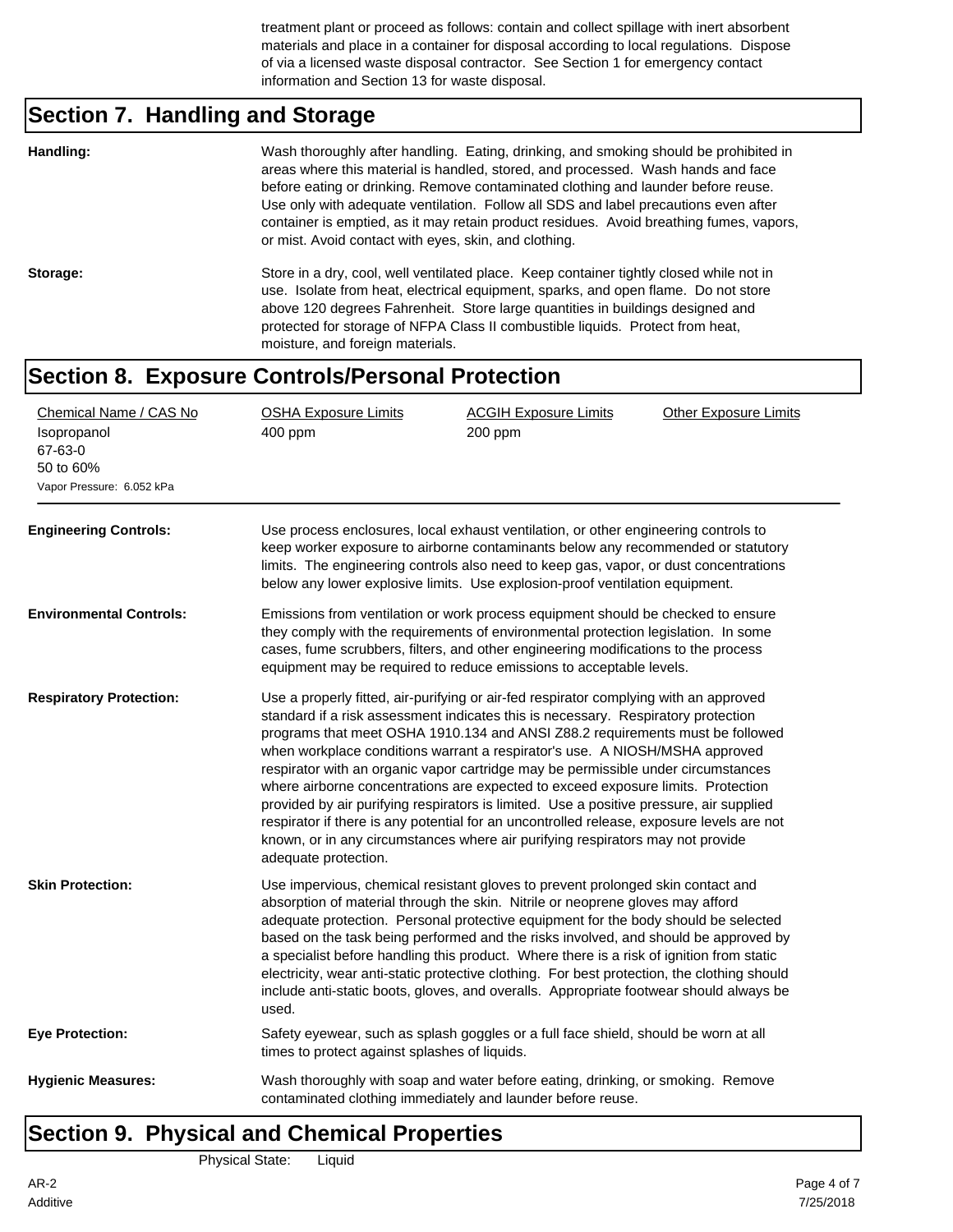| Odor:                        | Solvent odor      |
|------------------------------|-------------------|
|                              |                   |
| Vapor Density                | Heavier than air  |
| Vapor Density                | 2.10              |
| Vapor Pressure               | 6 kPa             |
| <b>Evaporation Rate</b>      | Slower than ether |
| <b>Boiling Point</b>         | 82 C              |
| Specific Gravity (SG)        | 0.871             |
| Material VOC (Lb / Gal)      | 3.93              |
| Material VOC $(g/L)$         | 470.89            |
| Coating VOC (Lb/Gal)         | 6.55              |
| Coating VOC (g/L)            | 784.82            |
| Flash Point: I               | 12 C (53 F)       |
| Autoignition:                | Will not occur    |
|                              | LEL: $2.5\%$      |
| UEL:                         | 12.0%             |
| <b>Partition Coefficient</b> | Not available     |
| n-octanol/water:             |                   |
| Auto-ignition temperature:   | Not available     |
|                              |                   |

### **Section 10. Stability and Reactivity**

| <b>Conditions to Avoid:</b>      | Avoid temperatures above 120 degrees Fahrenheit. Avoid all possible sources of<br>ignition. Do not pressurize, cut, weld, braze, drill, or expose containers to heat. Do not<br>allow vapor to accumulate in low or confined areas. Avoid contact with strong acid and<br>strong bases. |
|----------------------------------|-----------------------------------------------------------------------------------------------------------------------------------------------------------------------------------------------------------------------------------------------------------------------------------------|
| Incompatibility:                 | Incompatible with strong oxidizing agents.                                                                                                                                                                                                                                              |
| <b>Hazardous Decomposition:</b>  | By open flame, carbon monoxide and carbon dioxide. When heated to decomposition,<br>product emits acrid smoke and irritating fumes. Contains solvents which may form<br>carbon monoxide, carbon dioxide, and formaldehyde.                                                              |
| <b>Hazardous Polymerization:</b> | Will not occur under normal conditions.                                                                                                                                                                                                                                                 |
| Stability:                       | The product is stable.                                                                                                                                                                                                                                                                  |

### **Section 11. Toxicological Information**

#### **Eye Contact: Skin Contact:** Prolonged or repeated skin contact may cause irritation. Allergic reactions are possible. **Inhalation:** Harmful if inhaled. High gas, vapor, mist, or dust concentrations may be harmful if inhaled. Avoid breathing fumes, spray, vapors, or mist. May cause headaches and dizziness. High vapor concentrations are irritating to the eyes, nose, throat, and lungs. Prolonged or excessive inhalation may cause respiratory tract irritation. **Ingestion:** Harmful or fatal if swallowed. Aspiration hazard if swallowed; can enter lungs and cause damage. **Chronic Hazards:** High concentrations may lead to central nervous system effects (drowsiness, dizziness, nausea, headaches, paralysis, burred vision) and damage. Reports have associated repeated and prolonged occupational overexposure to solvents with permanent brain and nervous system damage. Contains carbon black pigment. Chronic inflammation, lung fibrosis, and lung tumors have been observed in experimental tests involving rats exposed to excessive concentrations of carbon black and several insoluble dust particles for long periods of time. Tumors have not been observed in other species under similar circumstances. Epidemiological studies of North American workers show no evidence of clinically significant negative health effects from occupational exposure to carbon black. Carbon black is listed as a Group **Effects of Over-Exposure** Causes serious eye irritation.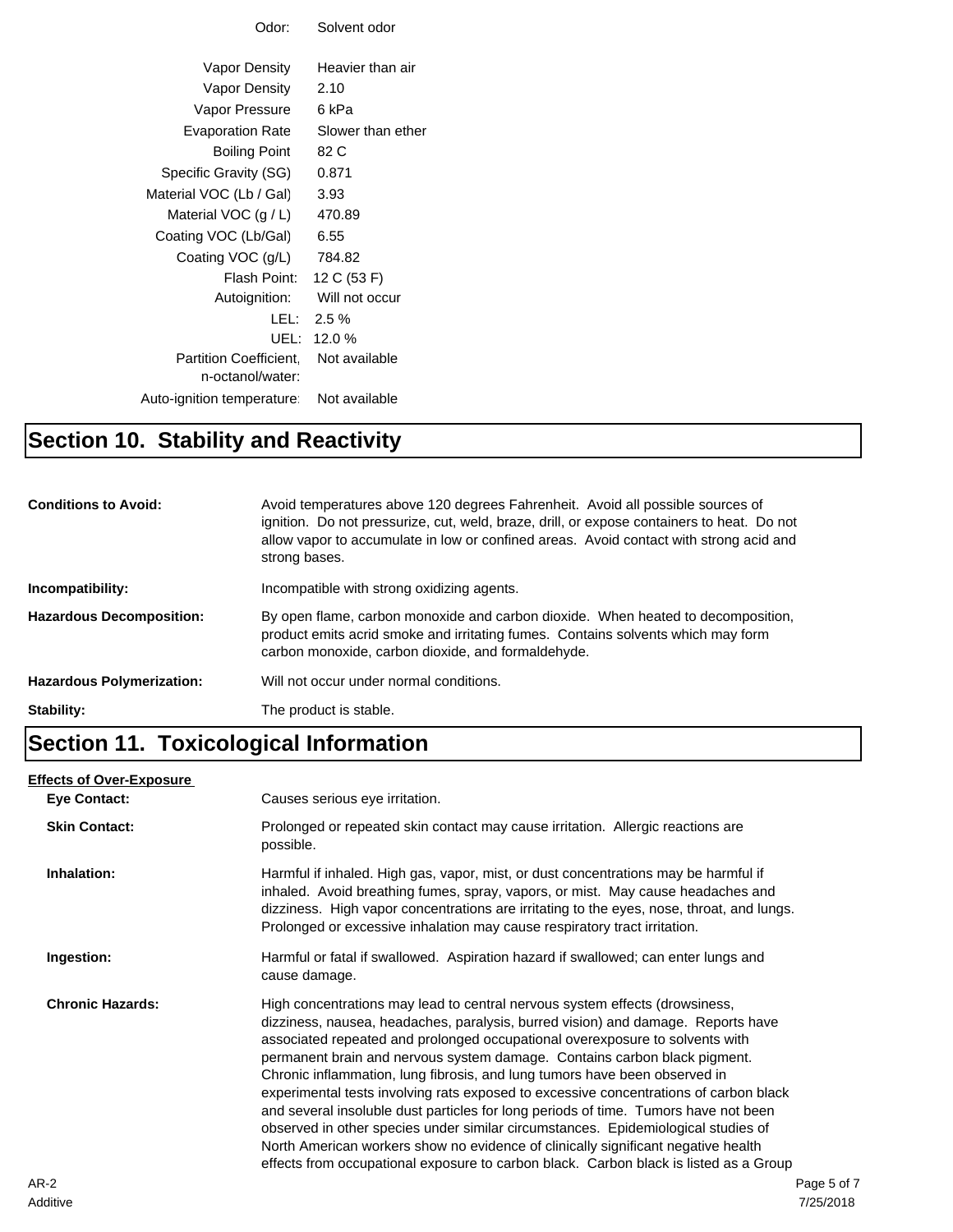|                                 | 2B - Possibly Carcinogenic to Humans, by IARC and is proposed to be listed as A4 -<br>Not Classified as a Human Carcinogen by the American Conference of Governmental<br>Industrial Hygienists. Significant exposure is unlikely during typical application of this<br>product by roller or brush. Risk of overexposure depends on the duration and level of<br>exposure to dust from such processes as repeated sanding of dried surfaces, or<br>inhalation of spray mist, and the actual concentration of carbon black in the product<br>formula.                                                                                                               |
|---------------------------------|-------------------------------------------------------------------------------------------------------------------------------------------------------------------------------------------------------------------------------------------------------------------------------------------------------------------------------------------------------------------------------------------------------------------------------------------------------------------------------------------------------------------------------------------------------------------------------------------------------------------------------------------------------------------|
|                                 | Product contains titanium dioxide, which is listed as a Group 2B - Possibly<br>Carcinogenic to Humans by IARC. No significant exposure to titanium dioxide is<br>anticipated while using this product, in which titanium dioxide is bound to other<br>materials including resin and other pigments, during brush or rolling application.<br>Overexposure risks depend on duration and level of exposure to dust, such as from<br>repeated sanding of this product's dried film, or inhalation of spray mist, and the actual<br>concentration of titanium dioxide in the product formula. For additional information,<br>refer to IARC Monograph, Volume 93, 2010. |
| <b>Primary Routes of Entry:</b> | Eye contact, ingestion, inhalation, absorption through the skin, skin contact.                                                                                                                                                                                                                                                                                                                                                                                                                                                                                                                                                                                    |
| <b>Acute Toxicity Values:</b>   | Acute effects of this product have not been tested. Available data on individual<br>components, if any, will be listed below.                                                                                                                                                                                                                                                                                                                                                                                                                                                                                                                                     |

#### **Section 12. Ecological Information**

**Ecological Information:** Product is a mixture of listed components.

#### **Section 13. Disposal Information**

**Disposal Considerations:** The generation of waste should be avoided or minimized wherever possible. Disposal of this product, solutions, and any by-products should at all times comply with relevant environmental protection regulations and waste disposal regulations, in addition to any local or regional restrictions which may be in effect. Surplus and non-recyclable products should be disposed of via a licensed waste disposal contractor. Waste should not be disposed of untreated to the sewer unless fully compliant with the requirements of all authorities with jurisdiction. Waste packaging should be recycled whenever possible. Incineration or landfill should only be considered when recycling is not feasible. Take care when handling empty containers as they may retain some residual product. Vapor from residue may create a flammable or explosive atmosphere within the used container. Do not expose empty containers to heat or sparks, and do not weld, cut, or grind used containers unless they have been thoroughly cleaned. Avoid contact of spilled material with soil, waterways, drains, and sewer systems.

#### **Section 14. Transport Information**

|                          | Domestic (US DOT)                | <b>International (IMDG)</b>      | Air (IATA)                       | Canada (TDG)                     |
|--------------------------|----------------------------------|----------------------------------|----------------------------------|----------------------------------|
| <b>UN Number:</b>        | 1263                             | 1263                             | 1263                             | 1263                             |
| <b>UN Shipping Name:</b> | <b>Paint Related</b><br>Material | <b>Paint Related</b><br>Material | <b>Paint Related</b><br>Material | <b>Paint Related</b><br>Material |
| <b>Hazard Class:</b>     | 3                                | 3                                | 3                                | 3                                |
| <b>Packing Group:</b>    | Ш                                | Ш                                |                                  | Ш                                |
| <b>Limited Quantity:</b> | Yes                              | Yes                              | Yes                              | Yes                              |

**Special Considerations:** The presence of a shipping description for a particular mode of transport does not indicate that the product is packaged suitably for that mode of transport. All packaging should be reviewed for suitability prior to shipment, so that compliance with applicable regulations can be ensured. Compliance with all applicable regulations is the sole responsibility of the person offering the product for transport. Persons loading and unloading dangerous goods should be trained in all the risks associated with the substances at hand, and on all actions to be taken in case of an emergency situation.